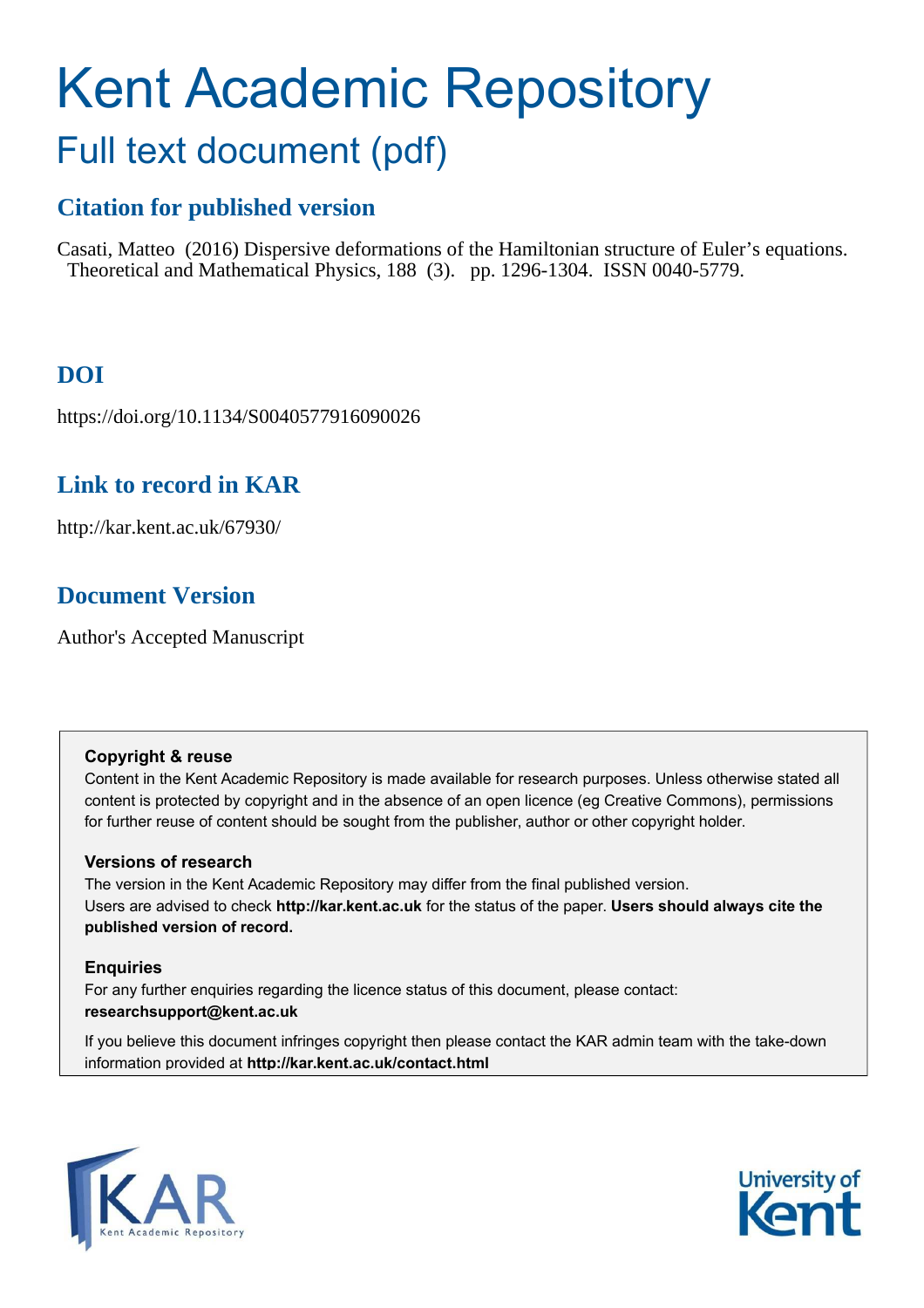# Dispersive deformations of the Hamiltonian structure of Euler's equations

M. Casati

Scuola Internazionale Superiore di Studi Avanzati via Bonomea 265, 34136 Trieste (ITALY)

January 28, 2016

#### <span id="page-1-0"></span>Abstract

Euler's equations for a two dimensional fluid can be written in Hamiltonian form, where the Poisson bracket is the Lie–Poisson bracket associated to the Lie algebra of divergence-free vector fields. We show how to derive the Poisson brackets of 2d hydrodynamics of ideal fluids as a reduction from the one associated to the full algebra of vector fields. Motivated by some recent results about the deformations of Lie–Poisson brackets of vector fields, we study the dispersive deformations of the Poisson brackets of Euler's equation and show that, up to the second order, they are trivial.

Keywords Euler's equations, Poisson brackets, Poisson Vertex Algebras

MSC 37K05 (primary), 76M60, 17B80

## <span id="page-1-3"></span>1 Introduction

The idea that the dynamics of fluids can be understood using the language of infinite dimensional Lie groups is due to Arnol'd and dates back from the 1960's [\[1\]](#page-9-0). In that seminal paper, Arnol'd proved the correspondence between the motion of an ideal fluid and the geodesics of the right invariant metric corresponding to the kinetic energy of the fluid itself.

The main idea is that the configuration space of the system is the Lie group of the volume–preserving diffeomorphisms of the domain occupied by the fluid;the diffeomorphisms must be volume–preserving because an ideal fluid is incompressible.

<span id="page-1-2"></span>In this paper, we will study the Euler's equations for a two-dimensional fluid. They can be put in Hamiltonian form, that essentially corresponds to Helmholtz's equation for the vorticity [\[13\]](#page-10-0). We will write

<span id="page-1-1"></span>
$$
\frac{\partial \omega}{\partial t} = \{H, \omega\} \tag{1}
$$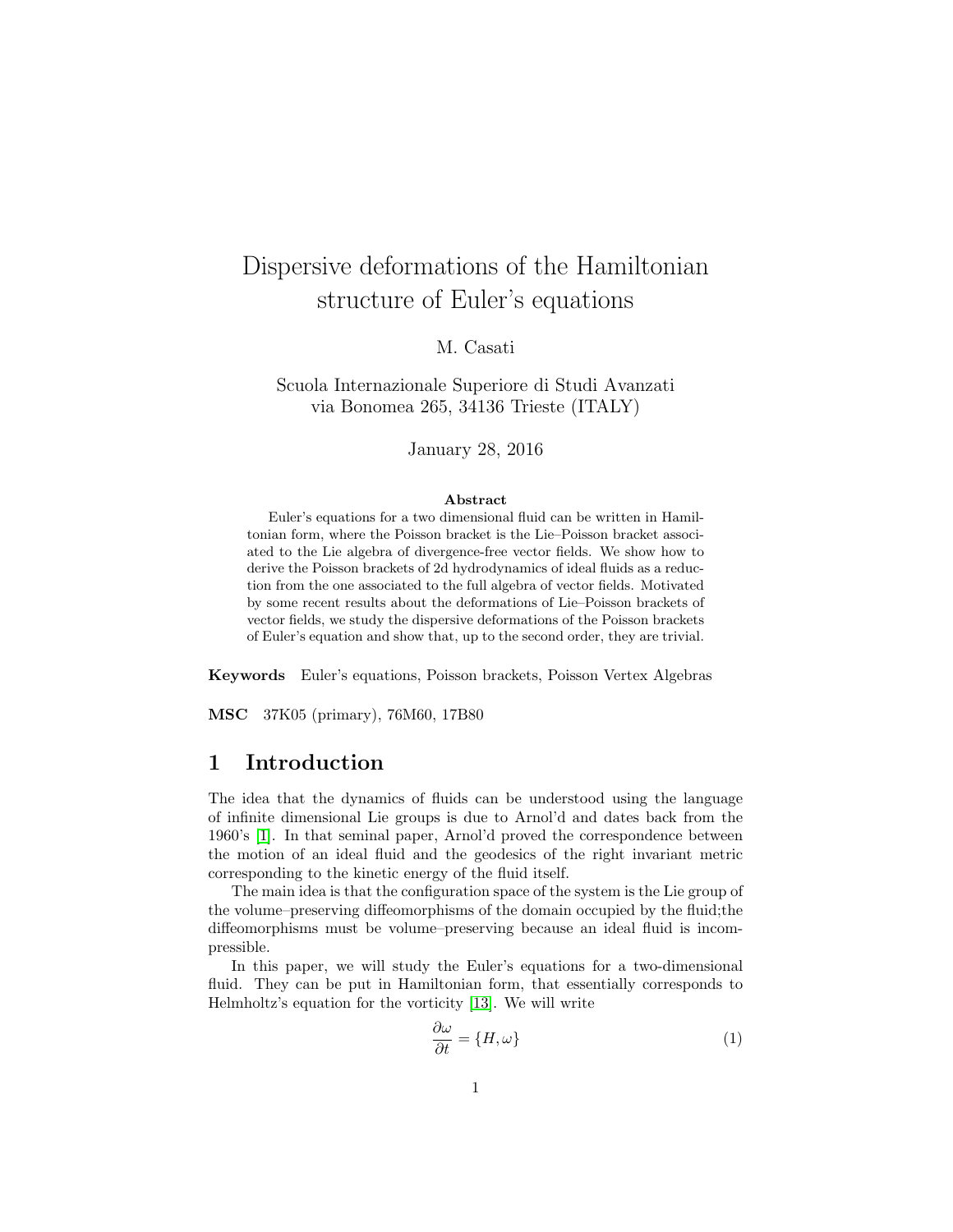where  $\omega$  is the scalar vorticity of the fluid, H is the Hamiltonian function corresponding to the kinetic energy and the Poisson brackets are the Lie–Poisson brackets associated to the algebra of the divergence free vector fields. Such an algebra is exactly the Lie algebra of the group of the volume preserving diffeomorphisms introduced by Arnol'd.

We will show how to derive the bracket from the more general Lie–Poisson bracket of vector fields, introduced by Novikov [\[12\]](#page-10-1) and corresponding to the Hamiltonian structure of the so-called EPDiff equation [\[9\]](#page-10-2). Motivated by our study of the dispersive deformations of the Poisson brackets of hydrodynamic type [\[5\]](#page-10-3), we study the same kind of deformations for the Poisson structure of Euler's equation. In doing so, we rely on the language of multidimensional Poisson Vertex Algebras (mPVA), that constitute a very efficient framework for the needed computations and in general for the study of Hamiltonian PDEs [\[2\]](#page-9-1).

The well-known Euler's equations for a 2-dimensional ideal fluid are

$$
\begin{cases} \frac{\partial \mathbf{u}}{\partial t} + \mathbf{u} \cdot \nabla \mathbf{u} + \nabla p = 0 \\ \nabla \cdot \mathbf{u} = 0 \end{cases} , \qquad (2)
$$

where  $\mathbf{u} = (u, v)$  is the velocity field, p is the pressure and  $\nabla = \sum_{j=1}^{2} \mathbf{e}_{j} \frac{\partial}{\partial x^{j}}$ .

By Helmholtz's decomposition theorem for vector fields, the two-dimensional ideal fluid is characterized by its vorticity alone

$$
\omega = \nabla \times \mathbf{u} = \partial_x v - \partial_y u. \tag{3}
$$

Taking the curl of Euler's equation we derive the so-called Helmholtz's equation [\[10\]](#page-10-4)

<span id="page-2-0"></span>
$$
\omega_t + u \partial_x \omega + v \partial_y \omega = 0 \tag{4}
$$

which, as observed by Olver, can be written in Hamiltonian form [\(1\)](#page-0-0). The Poisson brackets have form

$$
\{\omega(\mathbf{r}), \omega(\mathbf{r}')\} = \left(\partial_x \omega(\mathbf{r})\frac{d}{dy} - \partial_y \omega(\mathbf{r})\frac{d}{dx}\right)\delta(\mathbf{r} - \mathbf{r}')\tag{5}
$$

where we denote  $\mathbf{r} = (x, y)$  and  $\mathbf{r}' = (x', y')$ . To derive Equation [\(4\)](#page-1-0) from Equation [\(1\)](#page-0-0), we recall that for two-dimensional fluids the velocity field can be uniquely determined by introducing the *stream function*  $\psi$ , the scalar analogue of the vector potential for a solenoidal (or the soleinodal component according to Helmholtz's decomposition) field. By definition, we have

$$
u = \frac{\partial \psi}{\partial y} \qquad \qquad v = -\frac{\partial \psi}{\partial x}.
$$
 (6)

The Hamiltonian  $H$ , hence, can be written as

$$
H = \frac{1}{2} \int |\mathbf{u}(\mathbf{r})|^2 d\mathbf{r} = \frac{1}{2} \int (\psi_x^2(\mathbf{r}) + \psi_y^2(\mathbf{r})) d\mathbf{r}
$$
  
=  $-\frac{1}{2} \int \omega(\mathbf{r}) \psi(\mathbf{r}) d\mathbf{r}$  (7)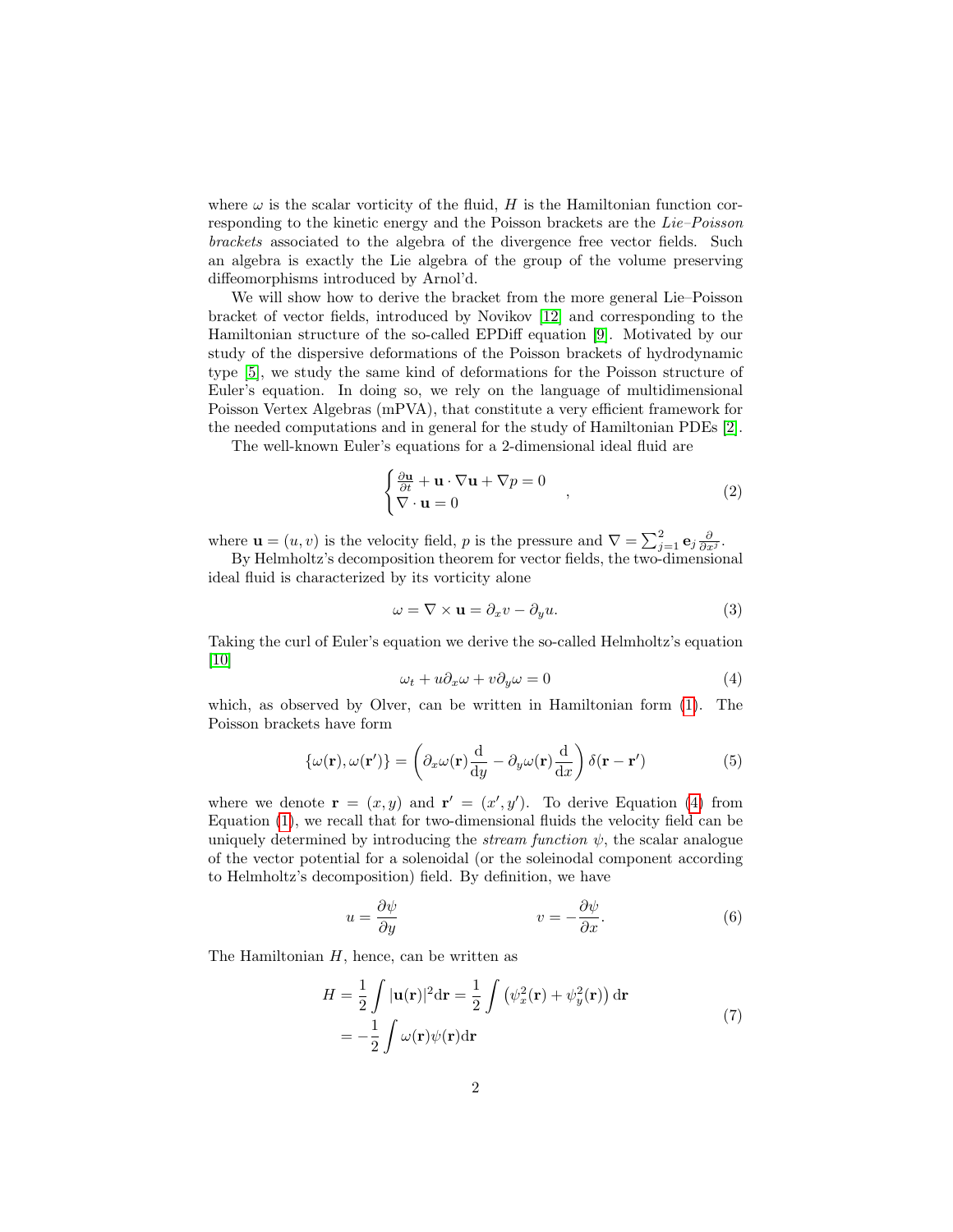where we integrated by parts to get the final result. By inserting in the expression for H the solution of the Poisson equation  $\nabla^2 \psi = -\omega$ , whose validity can be easily checked, we can write

$$
H = \frac{1}{2} \iint \omega(\mathbf{r}') \log |\mathbf{r} - \mathbf{r}'| \omega(\mathbf{r}) d\mathbf{r} d\mathbf{r}'
$$
 (8)

and hence, finally, we can find the variational derivative of H with respect to  $\omega$ 

$$
\frac{\delta H}{\delta \omega(\mathbf{s})} = \psi(\mathbf{s}).\tag{9}
$$

The computation of the Poisson bracket on the RHS of [\(1\)](#page-0-0) is done according to the usual general formula

<span id="page-3-0"></span>
$$
\{F, G\} = \iint \frac{\delta F}{\delta \omega(\mathbf{r})} \{\omega(\mathbf{r}), \omega(\mathbf{r'})\} \frac{\delta G}{\delta \omega(\mathbf{r'})} d\mathbf{r} d\mathbf{r'},\tag{10}
$$

that for  $F = H$  and  $G = \omega(\mathbf{r}')$  gives  $-u\omega_x - v\omega_y$ .

## 2 The Lie–Poisson bracket

<span id="page-3-1"></span>Let  $\mathfrak g$  be a Lie algebra, and consider its dual space  $\mathfrak g^*$ . We can define a linear Poisson bracket between functions  $F, G \in C^{\infty}(\mathfrak{g}^*)$ , which is called the Lie-Poisson bracket. The De Rham differential of functions on  $\mathfrak{g}^*$  that we denote, in general,  $dF(\alpha)$   $(\alpha \in \mathfrak{g}^*)$ , is a linear map  $T_{\alpha} \mathfrak{g}^* \to \mathbb{R}$ ; since the tangent bundle of a vector space coincides with the underlying space, we can regard the differential as a linear map  $\mathfrak{g}^* \to \mathbb{R}$ , hence as an element of  $\mathfrak{g}^{**}$ , hence as an element of g. We have

$$
\{F, G\}(\alpha) := \langle \alpha, [\mathrm{d}F, \mathrm{d}G] \rangle,\tag{11}
$$

where  $[dF, dG]$  is the Lie bracket of  $\mathfrak g$  and  $\langle \cdot, \cdot \rangle$  is the pairing between the algebra and its dual space. To get an expression in coordinates of the Lie–Poisson bracket [\(11\)](#page-2-0), we can choose a basis  $\{x^i\}_{i=1}^{\dim \mathfrak{g}}$  of  $\mathfrak{g}$ . In this coordinate system, we define the structure constants as  $c_k^{ij} x^k := [x^i, x^j]_k x^k$ . We can identify the basis of  $\mathfrak g$  with a coordinate system on its dual space  $\mathfrak g^*$ , and hence we find the well–known formula

$$
\{x^i, x^j\} = c_k^{ij} x^k. \tag{12}
$$

The concrete form of the bracket depends on the Lie algebra we are considering and in particular on whether it is finite or infinite dimensional. Let us consider the Lie algebra of vector fields on a two-dimensional domain D. To avoid technical difficulties, we assume that  $D \equiv \mathbb{R}^2$  and that the fields are fastly decaying functions of **r**. In some coordinates  $\{x^{i}\}_{i=1}^{2}$ , a vector field on D can be written as  $X(r) = \sum_{i=1}^{2} X^{i}(r) \partial_{i}$ ; the components of the commutator are  $[X,Y]^i(\mathbf{r}) = \sum X^j(\mathbf{r})\partial_j Y^i(\mathbf{r}) - Y^j(\mathbf{r})\partial_j X^i(\mathbf{r})$ . This implies that the structure functions of the Lie algebra of vector fields  $\mathfrak X$  must have the form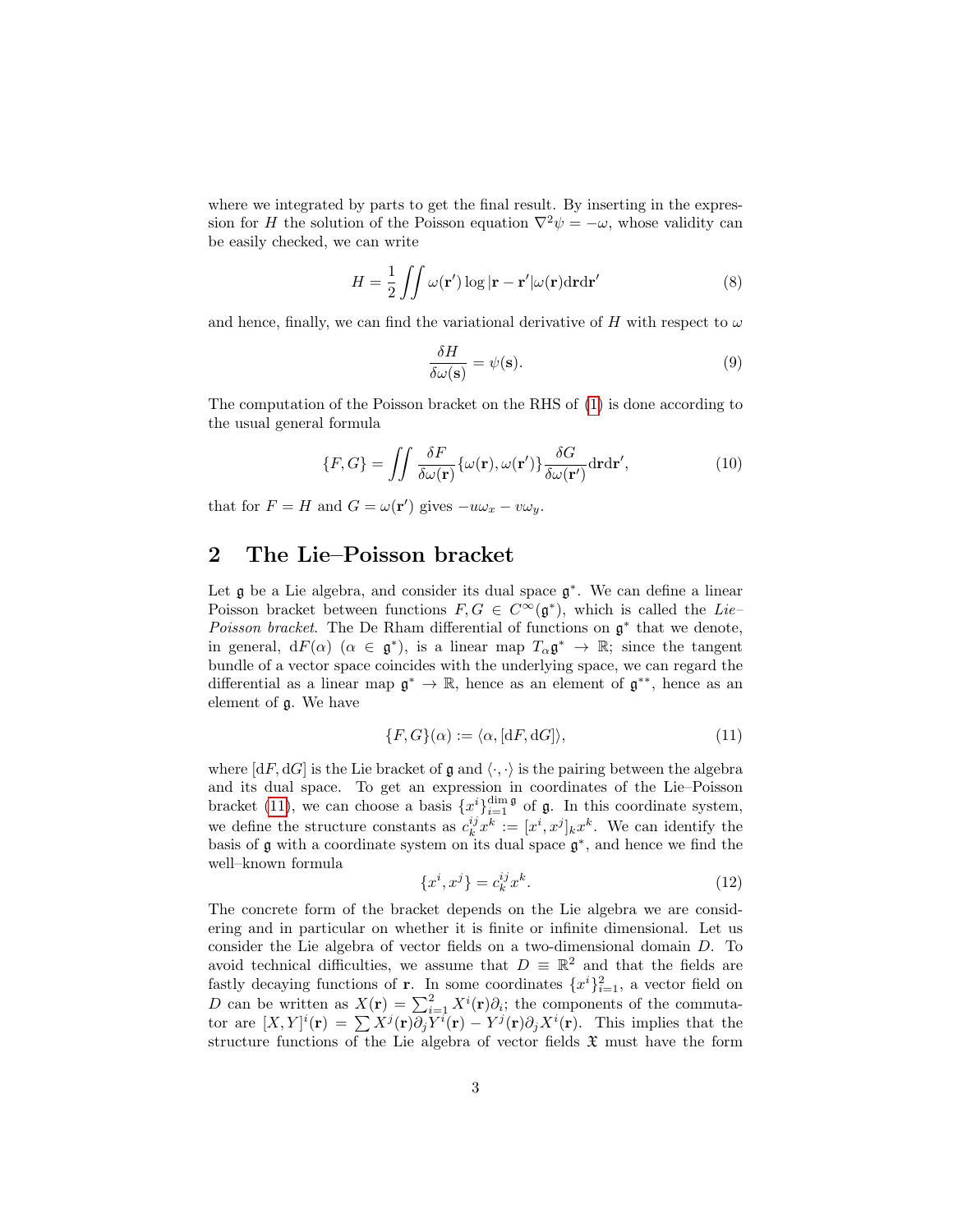$C^i_{jk}(\mathbf{r}, \mathbf{r}', \mathbf{r}'') = \delta^i_j \delta(\mathbf{r}'' - \mathbf{r}) \partial_k \delta(\mathbf{r}' - \mathbf{r}'') - \delta^i_k \delta(\mathbf{r}' - \mathbf{r}) \partial_j \delta(\mathbf{r}'' - \mathbf{r}').$  The coordinates on  $\mathfrak{X}^*$  are a set of functions  $p_i(\mathbf{r})$  such that

$$
\int_D p_i(\mathbf{r}) v^i(\mathbf{r}) \mathrm{d}\mathbf{r}
$$

behaves as a scalar under change of variables. Here,  $v^i(\mathbf{r})$  are the components of a vector field. This means that  $p_i(\mathbf{r})$  are densities of 1-forms. The Lie–Poisson bracket is linear in the coordinates and defined by the structure functions as

$$
\{p_j(\mathbf{r}'), p_k(\mathbf{r}'')\} = \int_D C^i_{jk}(\mathbf{r}, \mathbf{r}', \mathbf{r}'')p_i(\mathbf{r})d\mathbf{r}.
$$
 (13)

The Poisson brackets is then defined by the density

$$
\{p_i(\mathbf{r}), p_j(\mathbf{r}')\} = \left(p_i(\mathbf{r})\frac{\partial}{\partial x^j} + p_j(\mathbf{r})\frac{\partial}{\partial x^i} + \frac{\partial p_i(\mathbf{r})}{\partial x^j}\right)\delta(\mathbf{r} - \mathbf{r}').
$$
 (14)

This construction is due to Novikov [\[12\]](#page-10-1). The Poisson bracket [\(14\)](#page-3-0) is the Hamiltonian structure of EPDiff equation, namely the Euler–Poincaré equation associated with the diffeomorphisms group of a  $n$ -dimensional manifold. It has important applications in fluidodynamics – it generalizes Camassa–Holm equation – and even computer visions and imaging [\[9\]](#page-10-2). In components, EPDiff equation has form

$$
\frac{\partial m_i}{\partial t} + u^j \frac{\partial x^j}{m_i} + \frac{\partial u^j}{\partial x^i} m_j + \frac{\partial u^j}{\partial x^j} m_i = 0,
$$
\n(15)

where  $u^i$  are the components of the velocity field and we choose  $m_i$ 's as the conjugate momenta with respect to the Hamiltonian  $H = \frac{1}{2} \int \mathbf{u} \cdot \mathbf{m} = \frac{1}{2} \int \eta^{ij} m_i m_j$ . Here  $\eta^{ij}$  denotes the inverse of the metric on D. It is a straightforward to check that

$$
\frac{\partial m_i}{\partial t} = \{m_i, H\}
$$

is equivalent to  $(15)$ , using the Poisson structure  $(14)$  after relabelling  $p_i$ 's as  $m_i$ 's.

Let us perform the reduction of the Poisson structure from  $\mathfrak{X}^*$  to  $\mathfrak{X}'^*$ , where with  $\mathfrak{X}'$  we denote the Lie algebra of the divergence free vector fields. We will reduce the structure functions of  $\mathfrak X$  and use them to define the reduced Lie– Poisson bracket. In dimension 2, as already discussed, the components of such vector fields can be written in terms of the scalar stream function: a more compact version of [\(6\)](#page-1-1) is  $X^i = \epsilon^{ij} \partial_j \psi$ , with  $\epsilon$  the two-dimensional Levi–Civita symbol.

In the infinite dimensional setting, the form of the commutator of two vector fields is

$$
[X,Y]^i(\mathbf{r}) = \int_D C^i_{jk}(\mathbf{r}',\mathbf{r}'',\mathbf{r}')X^j(\mathbf{r}')Y^k(\mathbf{r}'')d\mathbf{r}'d\mathbf{r}''.
$$

Denoting with  $\phi$  the stream function of the vector field X and  $\psi$  the stream function of  $Y$ , we rewrite the integral as

$$
[X,Y]^i(\mathbf{r}) = \int_D \tilde{\mathcal{C}}^i(\mathbf{r}',\mathbf{r}'',\mathbf{r}')\phi(\mathbf{r}')\psi(\mathbf{r}'')d\mathbf{r}'d\mathbf{r}''.
$$
 (16)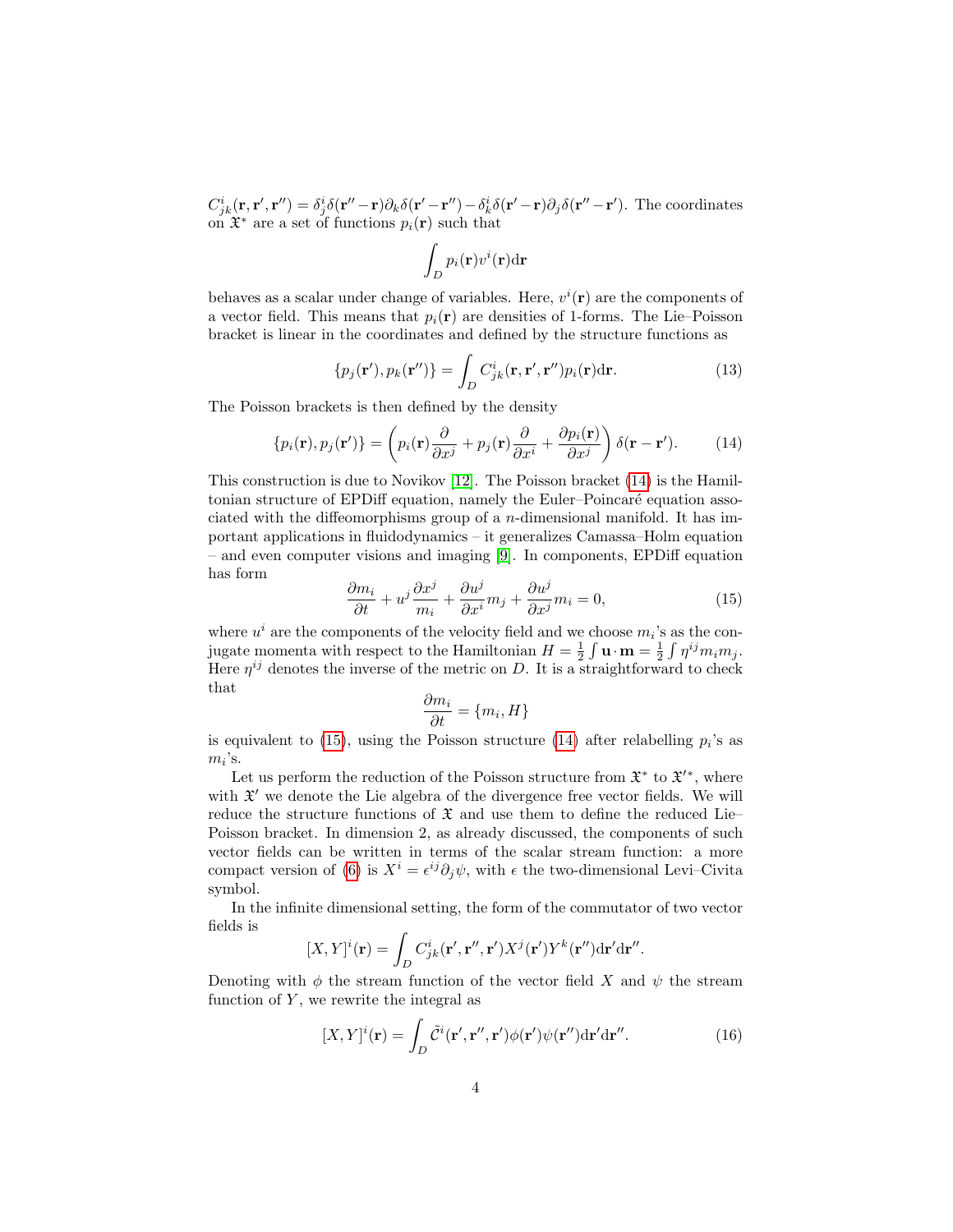with

$$
\tilde{\mathcal{C}}^k(\mathbf{x}, \mathbf{y}, \mathbf{z}) = \epsilon^{il} \epsilon^{jm} \frac{\partial}{\partial x^l} \frac{\partial}{\partial y^m} C^k_{ij}(\mathbf{x}, \mathbf{y}, \mathbf{z}). \tag{17}
$$

The commutator of two divergence free vector fields is a divergence free vector, hence we must have  $[X, Y]^k = \epsilon^{kn} \partial_n \chi$  for a new stream function. After some manipulation we find the form for the structure function  $\mathcal C$  of  $\mathfrak X'$  fulfilling  $\chi(\mathbf z)$  =  $\int \mathcal{C}(\mathbf{x}, \mathbf{y}, \mathbf{z}) \phi(\mathbf{x}) \psi(\mathbf{y})$ . We have

$$
\mathcal{C}(\mathbf{x}, \mathbf{y}, \mathbf{z}) = \epsilon^{lm} \frac{\partial}{\partial z^m} \delta(\mathbf{z} - \mathbf{x}) \frac{\partial}{\partial z^l} \delta(\mathbf{z} - \mathbf{y}).
$$
 (18)

To define the Lie–Poisson bracket we have to find the conjugate momentum of the stream function. From the Hamiltonian [\(7\)](#page-1-2) we observe that the vorticity field  $\omega$  plays that exact role. We can conclude that the Lie–Poisson bracket on X ∗ is

<span id="page-5-1"></span>
$$
\{\omega(\mathbf{x}), \omega(\mathbf{y})\} = \int_{D} \epsilon^{lm} \frac{\partial}{\partial z^m} \delta(\mathbf{z} - \mathbf{x}) \frac{\partial}{\partial z^l} \delta(\mathbf{z} - \mathbf{y}) \omega(\mathbf{z}) d\mathbf{z}
$$

$$
= \left(\frac{\partial \omega(\mathbf{x})}{\partial x^1} \frac{\partial}{\partial x^2} - \frac{\partial \omega(\mathbf{x})}{\partial x^2} \frac{\partial}{\partial x^1}\right) \delta(\mathbf{x} - \mathbf{y})
$$
(19)

as in [\(5\)](#page-1-3).

# 3 Poisson Vertex Algebras and dispersive deformations of scalar Poisson brackets

The language of Poisson Vertex Algebras is regarded as a very effective framework to study evolutionary Hamiltonian PDEs [\[2\]](#page-9-1). In particular, it provides a fully algebraic formalism in which one can investigate the Hamiltonian structures, their symmetries and integrability, and so on. In this Section we will first briefly introduce the notion of multidimensional Poisson Vertex Algebra, of which the one associated to [\(5\)](#page-1-3) is an example; then we will discuss the dispersive deformations of the bracket by direct computation.

#### <span id="page-5-0"></span>3.1 Multidimensional Poisson Vertex Algebra

Let us consider the algebra  $A$  of the differential polynomials generated by  $\omega$  and its derivatives. We will denote  $\partial_{x^1} \omega = \omega_1$ ,  $\partial_{x^2} \omega = \omega_2$ , and similarly for higher order derivatives. Moreover, we assign a degree to the differential polynomials, by counting the order of the jets variables. For  $f, g \in \mathcal{A}$ , we have  $\deg(fg) =$  $\deg f + \deg g$ ,  $\deg \omega = 0$ ,  $\deg \omega_I = \deg \partial^I \omega = |I|.$ 

<span id="page-5-2"></span>Definition 1. A (D-dimensional) Poisson Vertex Algebra (PVA) is a differential algebra  $(\mathcal{A}, \{\partial_i\}_{i=1}^D)$  endowed with D commuting derivations and with a bilinear operation  $\{\cdot_\lambda\} \colon \mathcal{A} \otimes \mathcal{A} \to \mathbb{R}[\lambda_1,\ldots,\lambda_D] \otimes \mathcal{A}$  called the  $\lambda$  bracket satisfying the following set of properties: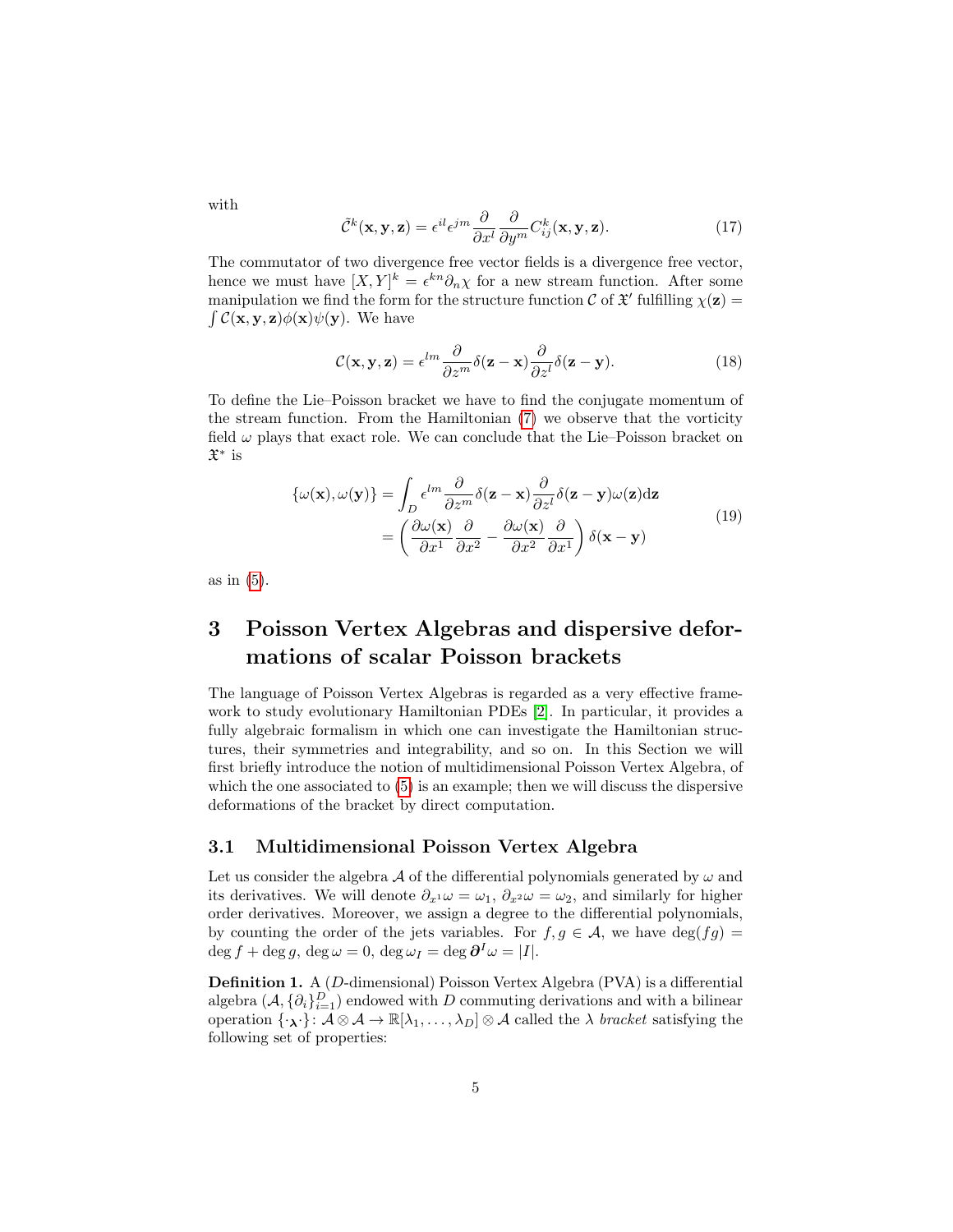- 1.  $\{\partial_i f_{\lambda} g\} = -\lambda_i \{f_{\lambda} g\}$
- 2. { $f_{\lambda} \partial_i q$ } =  $(\partial_{\alpha} + \lambda_i)$  { $f_{\lambda} q$ }
- <span id="page-6-0"></span>3.  ${f_{\lambda}gh} = {f_{\lambda}g}h + {f_{\lambda}h}g$
- 4.  ${fg_{\lambda}}h$  =  ${f_{\lambda+\partial}}h$   $g$  +  ${g_{\lambda+\partial}}h$   $f$
- 5.  ${g_{\lambda}f} = -\frac{f_{-\lambda-\partial}g}{\Phi}$  (PVA-skewsymmetry)
- 6.  $\{f_{\lambda}\{g_{\mu}h\}\}-\{g_{\mu}\{f_{\lambda}h\}\} = \{\{f_{\lambda}g\}_{\lambda+\mu}h\}$  (PVA-Jacobi identity).

We use a multi-index notation  $\lambda^I = \lambda_1^{i_1} \lambda_2^{i_2} \cdots \lambda_D^{i_D}$  for  $I = (i_1, i_2, \ldots, i_D)$ . The terms in the RHS of Property (4) are to be read, if  $\{f_{\lambda}h\} = \sum_{I} B(f,h) \Lambda^{I}$ , as  $\{f_{\boldsymbol{\lambda}+\boldsymbol{\partial}}h\}g = \sum_{I} B(f,h)_{I} (\boldsymbol{\lambda}+\boldsymbol{\partial})^{I}g = \sum_{I} B(f,h)_{I} (\lambda_{1}+\partial_{1})^{i_{1}} \cdots (\lambda_{D}+\partial_{D})^{i_{D}}g.$ Similarly, the skewsymmetry property in extenso is  $\sum_{I} B(g, f)_{I} \lambda^{I} = -\sum_{I} (-\lambda \partial$ )<sup>I</sup> $B(f,g)$ <sub>I</sub>.

<span id="page-6-1"></span>The grading on A is extended to  $\mathbb{R}[\lambda] \otimes A$  by imposing deg  $\lambda^I = |I|$ . The set of axioms for the PVA translates into a practical formula that gives the bracket between two elements of  $A$  in terms of the bracket between the generators  $u^i$ .

$$
\{f_{\lambda}g\} = \sum_{\substack{i,j=1...,N\\L,M\in\mathbb{Z}_{\geq 0}^D}} \frac{\partial g}{\partial u_M^j} (\lambda + \partial)^M \{u_{\lambda+\partial}^i u^j\} (-\lambda - \partial)^L \frac{\partial f}{\partial u_L^i}.
$$
 (20)

The relation between the notion of Poisson Vertex Algebra and the formal variational calculus is given by an isomorphism between the Poisson Vertex Algebras and the Poisson bracket on the space of local functionals [\[5\]](#page-10-3). In particular, given the  $\lambda$  bracket of a PVA we have that

$$
\left\{ \int f, \int g \right\} = \int \{ f_{\lambda} g \} |_{\lambda = 0} \tag{21}
$$

and, given a Poisson bracket in the space of the local densities  $A$ 

$$
\{u^{\alpha}(x),u^{\beta}(y)\}=\sum_{I}B_{I}^{\alpha\beta}(u(x);u_{L}(x))\partial^{I}\delta(x-y),
$$

we can define a  $\lambda$  bracket

$$
\{u_{\lambda}^{\alpha}u^{\beta}\} = \sum_{I} B_{S}^{\beta\alpha}(u;u_{L})\lambda^{S}.
$$
 (22)

Moreover, an evolutionary Hamiltonian PDEs of form  $u_t = \{ \int h, u \}$  is mapped to  $u_t = \{h_\lambda u\} |_{\lambda = 0}$ .

In our case,  $D = 2$  and the differential algebra A is generated by the vorticity. The Poisson bracket [\(5\)](#page-1-3) is translated by [\(22\)](#page-5-0) to the  $\lambda$  bracket

$$
\{\omega_{\lambda}\omega\} = \omega_1\lambda_2 - \omega_2\lambda_1. \tag{23}
$$

<span id="page-6-2"></span>One of the main advantages of the formalism of PVAs with respect to the standard technique is that the straightforward formula [\(20\)](#page-5-1) can be easily implemented to perform the explicit computations. In the next Paragraph we will study the deformations of the bracket [\(23\)](#page-5-2) up to the second order.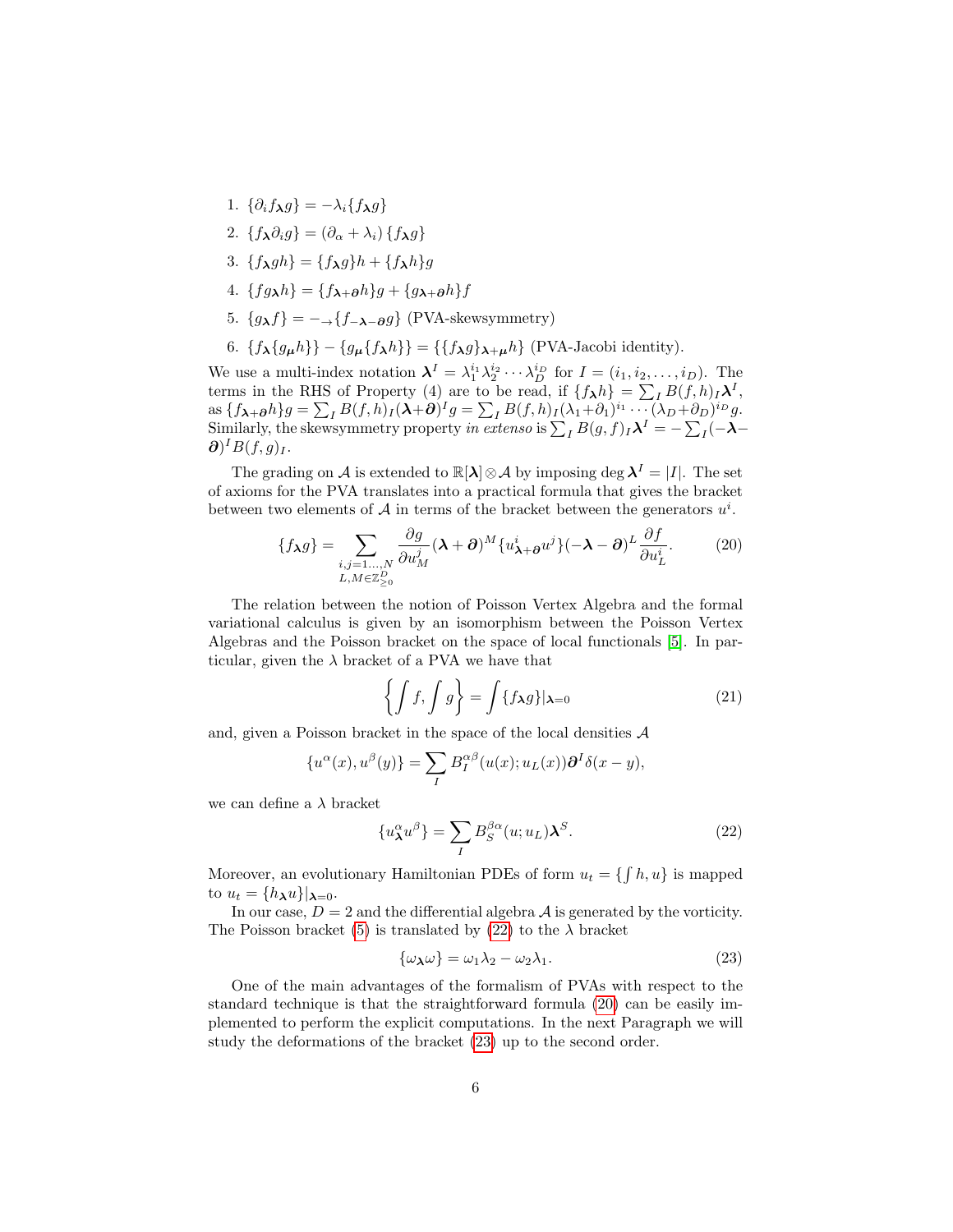### 3.2 Deformations of the bracket

Let us introduce the transformations

$$
\omega \mapsto \tilde{\omega} = \sum_{k=0}^{\infty} \epsilon^k F_k(\omega; \omega_I), \qquad (24)
$$

on the space  $A$ , where  $F_k$  is a homogeneous differential polynomial of order k, and

$$
\frac{\partial F_0(\omega)}{\partial \omega} \neq 0.
$$

The transformations [\(24\)](#page-6-0) form a group who is called the Miura group [\[7\]](#page-10-5). It can be regarded as the group of local diffeomorphisms on the space  $A$ . The transformation of the 0 degree coordinates  $\omega$  is then lifted to the higher degree jet variables  $\omega_I$ . An important subclass of Miura transformations, that plays a central role in the theory of the deformations, are the so-called second kind Miura deformations [\[11\]](#page-10-6), for which  $F_0 = \omega$ .

**Definition 2.** Given a  $\lambda$  bracket  $\{\cdot_{\lambda}\cdot\}_0$ , a *n*-th order infinitesimal *compatible* deformation of it is a bracket

$$
\{\cdot_{\lambda}\cdot\} = \{\cdot_{\lambda}\cdot\}_0 + \epsilon\{\cdot_{\lambda}\cdot\}^\sim\tag{25}
$$

such that the properties (5) and (6) of the PVAs are satisfied up to order  $\epsilon^n$ . Moreover, the deformation is constituted by homogeneous terms

<span id="page-7-0"></span>
$$
\{\cdot_{\lambda}\cdot\}^{\sim} = \sum_{k=0}^{n} \epsilon^{k} \{\cdot_{\lambda}\cdot\}_{k+1}.
$$
 (26)

in such a way that the bracket  $\{\cdot,\cdot\}$  is homogeneous after the assignment of degree  $-1$  to the formal parameter  $\epsilon$ . In the case [\(23\)](#page-5-2), since the degree of the undeformed bracket is 2, we have that  $\deg{\{\cdot_\lambda\cdot\}}_k$  is  $k+2$ .

**Definition 3.** A deformation of the  $\lambda$  bracket [\(23\)](#page-5-2) is said to be trivial if there exists an element  $\phi$  of the Miura group such that

$$
\{\phi(\omega)\mathbf{v}(\omega)\}_0 = \phi(\{\omega\mathbf{v}\}\mathbf{v}) + O(\epsilon^{n+2}).
$$

From Definition [2,](#page-6-1) this implies that  $\phi$  must be of second kind.

**Theorem 1.** The Poisson bracket of two-dimensional Euler's equation [\(5\)](#page-1-3) does not admit nontrivial infinitesimal deformations up to the second order.

The main result of this paper is obtained by direct computation of the deformations for the related  $\lambda$  bracket [\(23\)](#page-5-2). The first order deformed bracket of [\(23\)](#page-5-2) is a homogeneous  $\lambda$  bracket of degree 3. Its general form, that depends on 36 parameters, is

$$
\{\omega_{\lambda}\omega\} = A^{abc}(\omega)\lambda_a\lambda_b\lambda_c + B^{ab,c}(\omega)\lambda_a\lambda_b\omega_c + C^{a,bc}(\omega)\lambda_a\omega_b\omega_c + D^{a,bc}(\omega)\lambda_a\omega_{bc} + E^{abc}(\omega)\omega_{abc} + F^{a,bc}(\omega)\omega_a\omega_{bc} + G^{abc}(\omega)\omega_a\omega_b\omega_c.
$$
\n(27)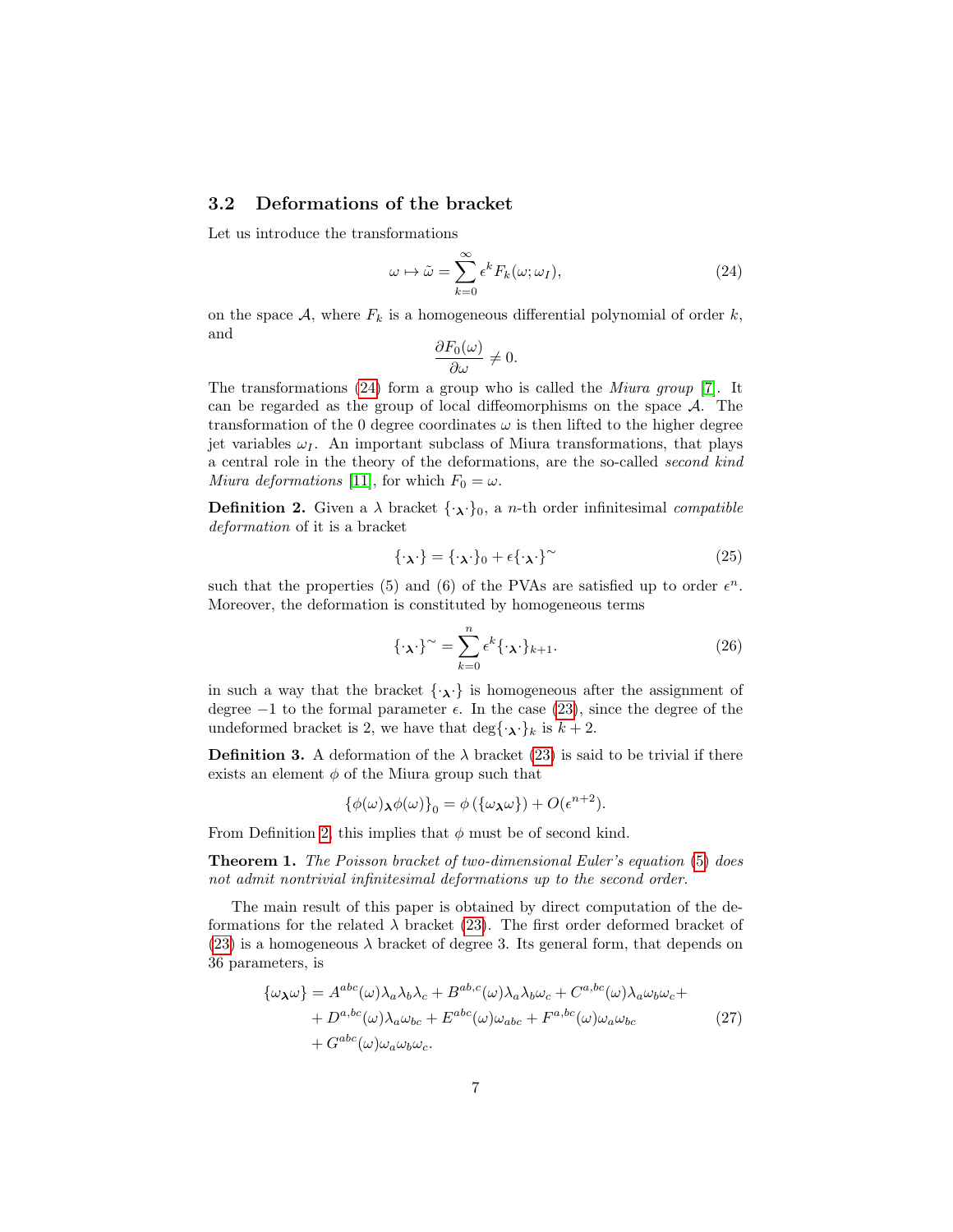The commas in the indices are just a bookkeeping device to keep track of the different properties of symmetry, that are the ones corresponding to the symmetry of the expression. For instance, from the total symmetry in  $(a, b, c)$  of  $\lambda_a \lambda_b \lambda_c$  it follows that  $A^{abc}$  must be totally symmetric in its upper indices. Imposing the skewsymmetry property to the bracket  $(27)$  we find that the parameters  $A$ 's,  $C$ 's, and  $D$ 's are left unconstrained, while the remaining ones must satisfy the conditions

$$
B^{ab,c} = \frac{3}{2} A^{abc'}
$$
  
\n
$$
E^{abc} = \frac{1}{12} (2D^{a,bc} + 2D^{b,ca} + 2D^{c,ab} - 3A^{abc'})
$$
  
\n
$$
F^{a,bc} = \frac{1}{4} (2C^{b,ca} + 2C^{c,ab} + 2D^{a,bc'} - 3A^{abc''})
$$
  
\n
$$
G^{abc} = \frac{1}{12} (2C^{a,bc'} + 2C^{b,ca'} + 2C^{c,ab'} - 3A^{abc'''})
$$

.

Imposing the fulfillment of the PVA–Jacobi identity generates a system of linear algebraic and differential equations for the remaining 16 parameters. The system is obtained by taking the first order in  $\epsilon$  of Property (6). The result is a 5-th order differential polynomial in  $\lambda$ ,  $\mu$  and the jet variables  $\omega_I$ . The coefficients of each term of the polynomial

$$
\{\omega_{\lambda}\{\omega_{\mu}\omega\}_{1}\}_{0} - \{\omega_{\mu}\{\omega_{\lambda}\omega\}_{1}\}_{0} - \{\{\omega_{\lambda}\omega\}_{1}\}_{\lambda+\mu}\omega\}_{0}
$$
  
+ 
$$
\{\omega_{\lambda}\{\omega_{\mu}\omega\}_{0}\}_{1} - \{\omega_{\mu}\{\omega_{\lambda}\omega\}_{0}\}_{1} - \{\{\omega_{\lambda}\omega\}_{0}\}_{\lambda+\mu}\omega\}_{1} = 0
$$
 (28)

give an overdetermined system of equations. In this case, however, it is enough to set equal to 0 the coefficients of the terms  $\lambda^4\mu$ ,  $\lambda^3\mu\partial\omega$ , and  $\lambda^2\mu(\partial\omega)^2$  to get that  $A$ 's,  $C$ 's, and  $D$ 's must all vanish. This means that there do not exist any first order deformation of [\(23\)](#page-5-2). This is always the case for a scalar bracket.

A second order deformation of the bracket has degree 4. In principle, it depends on 92 parameters, but after imposing the skewsymmetry property we are left with 36 free coefficients. A general fact occurring with scalar brackets is that the relevant coefficients are only the ones that multiply an odd number of  $\lambda$ 's. This means that for the bracket

$$
\{\omega_{\lambda}\omega\} = A^{abc,d}(\omega)\lambda_a\lambda_b\lambda_c\omega_d + B^{ab,cd}(\omega)\lambda_a\lambda_b\omega_c\omega_d + C^{ab,cd}(\omega)\lambda_a\lambda_b\omega_{cd} + D^{a,bcd}(\omega)\lambda_a\omega_{bcd} + E^{a,b,cd}(\omega)\lambda_a\omega_b\omega_{cd} + F^{a,bcd}(\omega)\lambda_a\omega_b\omega_c\omega_d + G^{abcd}(\omega)\omega_{abcd} + H^{a,bcd}(\omega)\omega_a\omega bcd + I^{ab,cd}(\omega)\omega_a\omega_b\omega_{cd} + J^{ab,c}(\omega)\omega_{ab}\omega_{cd} + H^{abcd}\omega_a\omega_b\omega_c\omega_d.
$$
\n(29)

only the coefficients  $A$ 's,  $D$ 's,  $E$ 's, and  $F$ 's are independent, while the remaining can always be expressed in terms of them. Moreover, it is worthy noticing that there do not exist the terms in  $\lambda^4$ , since we cannot have a skewsymmetric scalar differential operator whose leading order is even.

The huge set of equations we get after imposing the compatibility condition [\(28\)](#page-7-0) is composed both of algebraic and differential ones. In particular, it is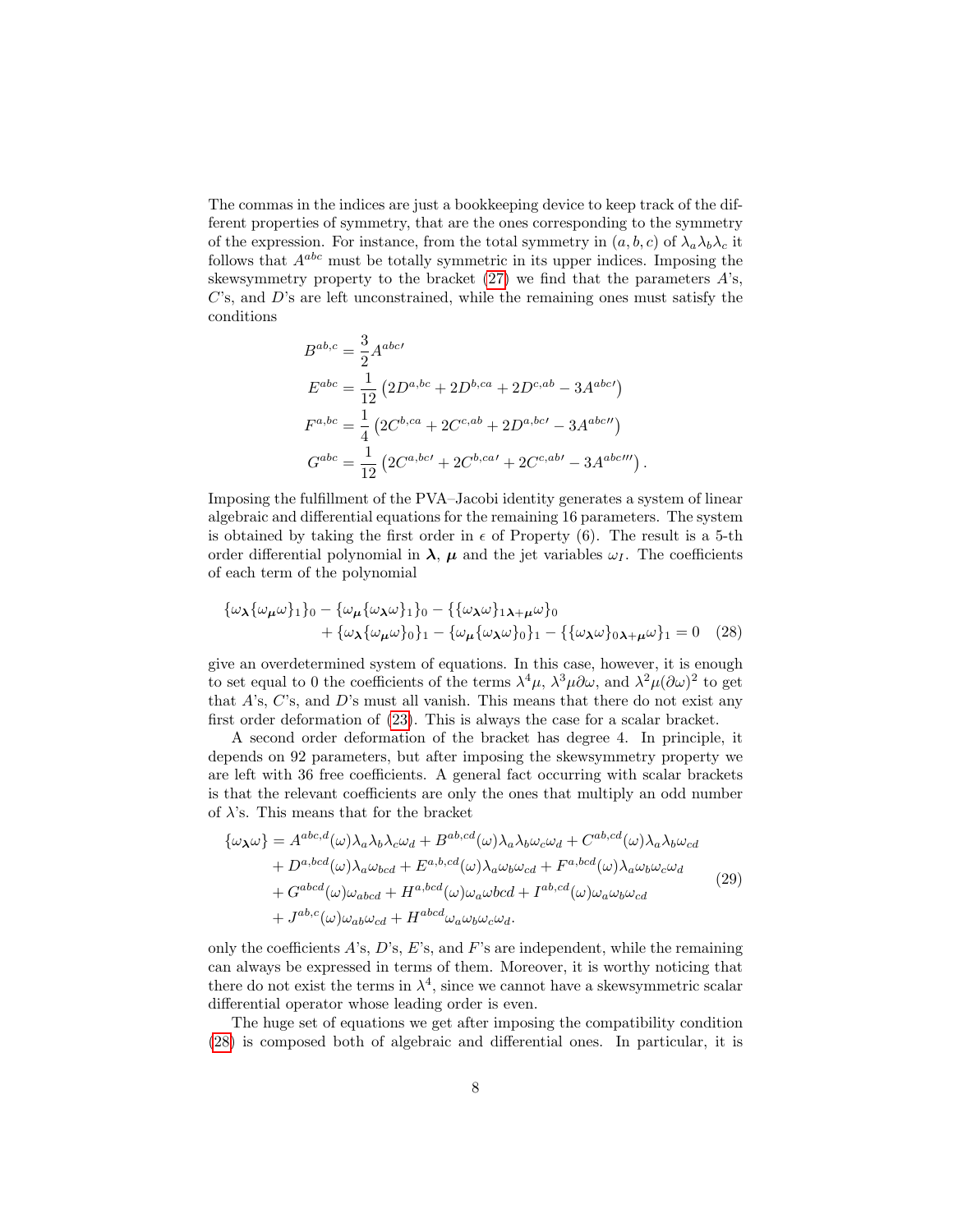possible to algebraically solve them for most of the free 36 parameters, resulting with six free parameters. After a change of coordinates

$$
C^{a,bcd} \rightarrow C^{a,bcd} - A^{abc,dl'} - A^{abd,c''} - A^{acd,b''}
$$

$$
D^{a,b,cd} \rightarrow D^{a,b,cd} - 3A^{abc,d'} - 3A^{abd,c'} - 3A^{acd,b'} - E^{a,bcd} \rightarrow E^{a,bcd} - A^{abc,d} - A^{abd,c} - A^{acd,b}
$$

they are  $A^{112,1}$ ,  $A^{122,1}$ ,  $A^{222,1}$ ,  $E^{1,112}$ ,  $E^{1,122}$ , and  $E^{1,222}$ .

Then, we consider the trivial deformations of [\(23\)](#page-5-2). We select the ones for which the Miura transformation is of degree two, in such a way that the resulting deformed bracket is of degree 4 as the one we are dealing with. Such a deformation has form

$$
\omega \mapsto f^{ab}(\omega)\omega_a \omega_b + g^{ab}(\omega)\omega_{ab} \tag{30}
$$

and depends on the six parameters  $f$ 's and  $g$ 's. We will compare the form of the six free parameters for a generic compatible deformation with the ones we get for a general trivial one, that in principle depends on six parameters, too. We can regard this latter set as a inhomogeneous system of algebraic and differential equations for  $f$ 's and  $g$ 's, whose explicit form is

$$
f^{11} = -3A^{112,1} \t 2f^{12} = -3A^{122,1} \t f^{22} = -A^{222,2}
$$
  

$$
g^{11} - 2f^{11'} = 2E^{1,112} \t g^{12} - 2f^{12'} = E^{1,122} \t 2g^{22} + f^{22'} = -2E^{1,222}.
$$

This system is solvable for any values of  $A$ 's and  $E$ 's if and only if all the compatible deformations of the bracket, that are indeed parametrized by this six parameters, can be got from a Miura transformation of the coordinates; namely, if and only if there do not exist nontrivial compatible deformations of [\(23\)](#page-5-2). From the form of the system it is obvious that it can always be solved, since we can first trivially solve for  $f$ 's, then substitute their derivatives in the second set of equations and find g's. The Theorem is proved.

# <span id="page-9-0"></span>4 Concluding remarks

<span id="page-9-1"></span>In this paper we focussed on two aspects of the Hamiltonian structure of Euler's and Helmholtz's equations for a two-dimensional fluid. We have explicitly obtained the Poisson brackets as the reduction to the divergence free vector fields, that characterize the condition of ideal fluid, of the Lie–Poisson brackets associated to the full algebra of vector fields.

<span id="page-9-3"></span><span id="page-9-2"></span>Moreover, we have established the triviality of the first and second order deformations of the bracket. It is a well known fact, proved by several authors [\[8,](#page-10-7) [6,](#page-10-8) [7\]](#page-10-5), that all the deformations of the one dimensional Poisson brackets of hydrodynamic type are trivial. Using the language of PVAs, this means that the result holds true for brackets homogeneous of degree 1 and a differential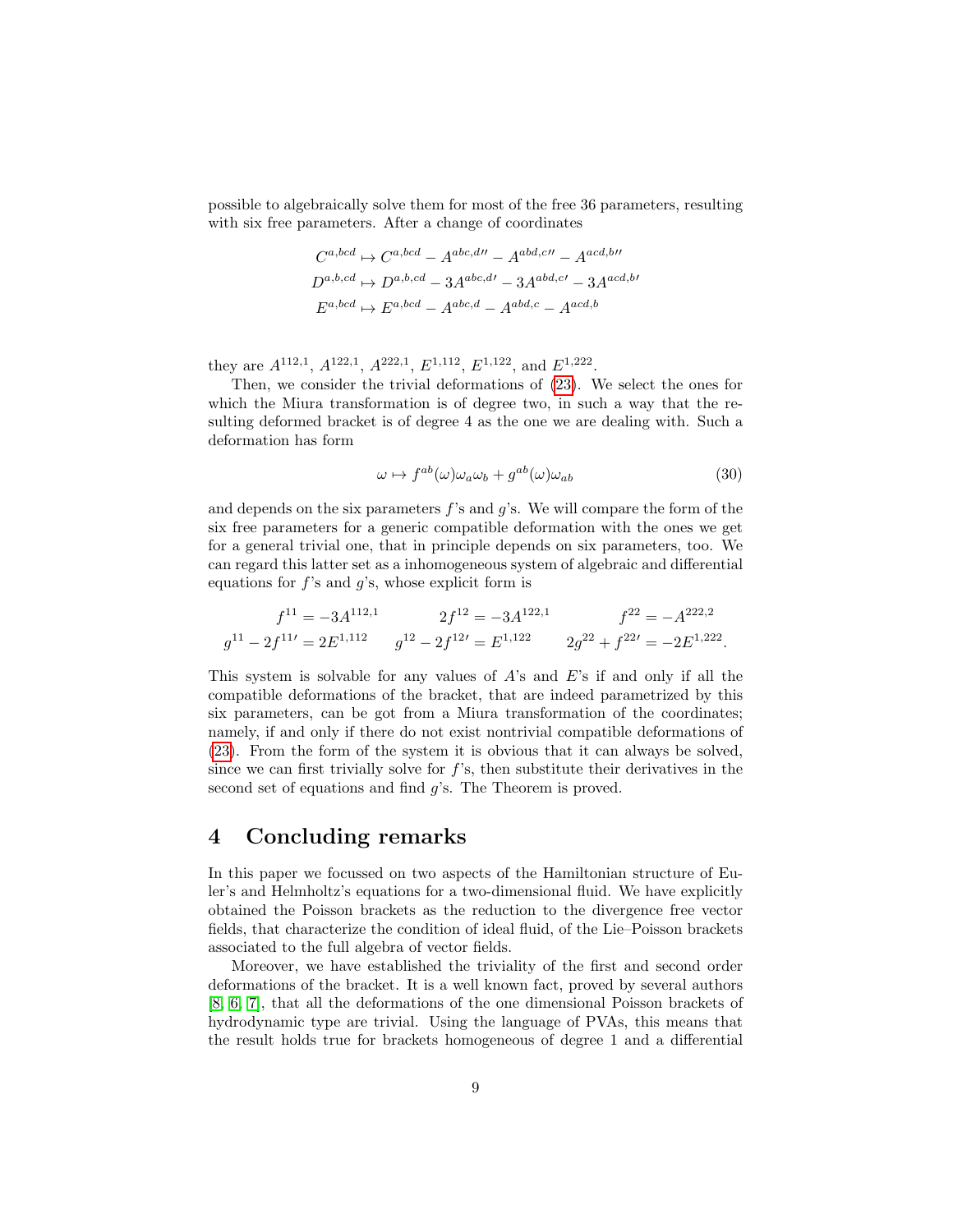<span id="page-10-3"></span>algebra endowed with one derivation  $\partial$ , namely for fields depending on one space variable.

<span id="page-10-8"></span><span id="page-10-7"></span><span id="page-10-5"></span>For the two-dimensional case it has been proved that the deformations at the first order are trivial [\[5\]](#page-10-3) while this is not the case for higher order deformations [\[4\]](#page-9-2). Very recently it has been proved that the Poisson cohomology of multidimensional scalar brackets is extremely large [\[3\]](#page-9-3), hence there are plenty of deformations of such structures. The bracket [\(23\)](#page-5-2) is at the crossroads of the aforementioned cases. It is a two-dimensional scalar bracket, namely it is defined for a scalar field of two variables, but it is not of hydrodynamic type, since its degree is 2. Nevertheless, it arises from the reduction of the Lie–Poisson bracket of hydrodynamic type for the Lie algebra  $\mathfrak{X}$ , which is two-dimensional and two-component: the generators of A are the two fields  $(p_1(x, y), p_2(x, y))$ . In [\[4\]](#page-9-2) we have proved that the first order deformations of the Poisson bracket [\(14\)](#page-3-0) are trivial, while the second order ones span a two-dimensional space. Looking for higher order deformations of the bracket [\(23\)](#page-5-2) requires much more computational effort. It may always be true that the odd order deformations are trivial, according to preliminary results for the third order. A more general method to compute the dimension of the cohomology groups of the bracket, as the one presented in [\[3\]](#page-9-3), maybe sufficient to prove the triviality of all the deformations, deserves further investigation.

<span id="page-10-6"></span><span id="page-10-4"></span><span id="page-10-2"></span><span id="page-10-1"></span><span id="page-10-0"></span>Acknowledgements This work is partially supported by Italian National Institute of High Mathematics – Group of Mathematical Physics Young Researcher Project 2014 "Geometric and Analytic aspects of Integrable Systems" and by PRIN 2010–11 Grant "Geometric and analytic theory of Hamiltonian systems in finite and infinite dimensions" of Italian Ministry of Universities and Researches. The author is grateful to the organizers of PMNP2015 for the opportunity to present his work and for the wonderful scientific environment they have established in Gallipoli.

# References

- [1] Vladimir I. Arnold. Sur la géométrie différentielle des groupes de Lie de dimension infinie et ses applications à l'hydrodynamique des fluides parfaits. Ann. Inst. Fourier (Grenoble), 16(fasc. 1):319–361, 1966.
- [2] Aliaa Barakat, Alberto De Sole, and Victor G. Kac. Poisson vertex algebras in the theory of Hamiltonian equations.  $Jpn. J. Math., 4(2):141-252, 2009.$
- [3] Guido Carlet, Matteo Casati, and Sergey Shadrin. Poisson cohomology of scalar multidimensional Dubrovin-Novikov brackets. arXiv:1512.05744, 2015.
- [4] Matteo Casati. Multidimensional Poisson Vertex Algebras and the Poisson cohomology of Hamiltonian structures of hydrodynamic type. PhD thesis, Scuola Internazionale Superiore di Studi Avanzati di Trieste, 2015.